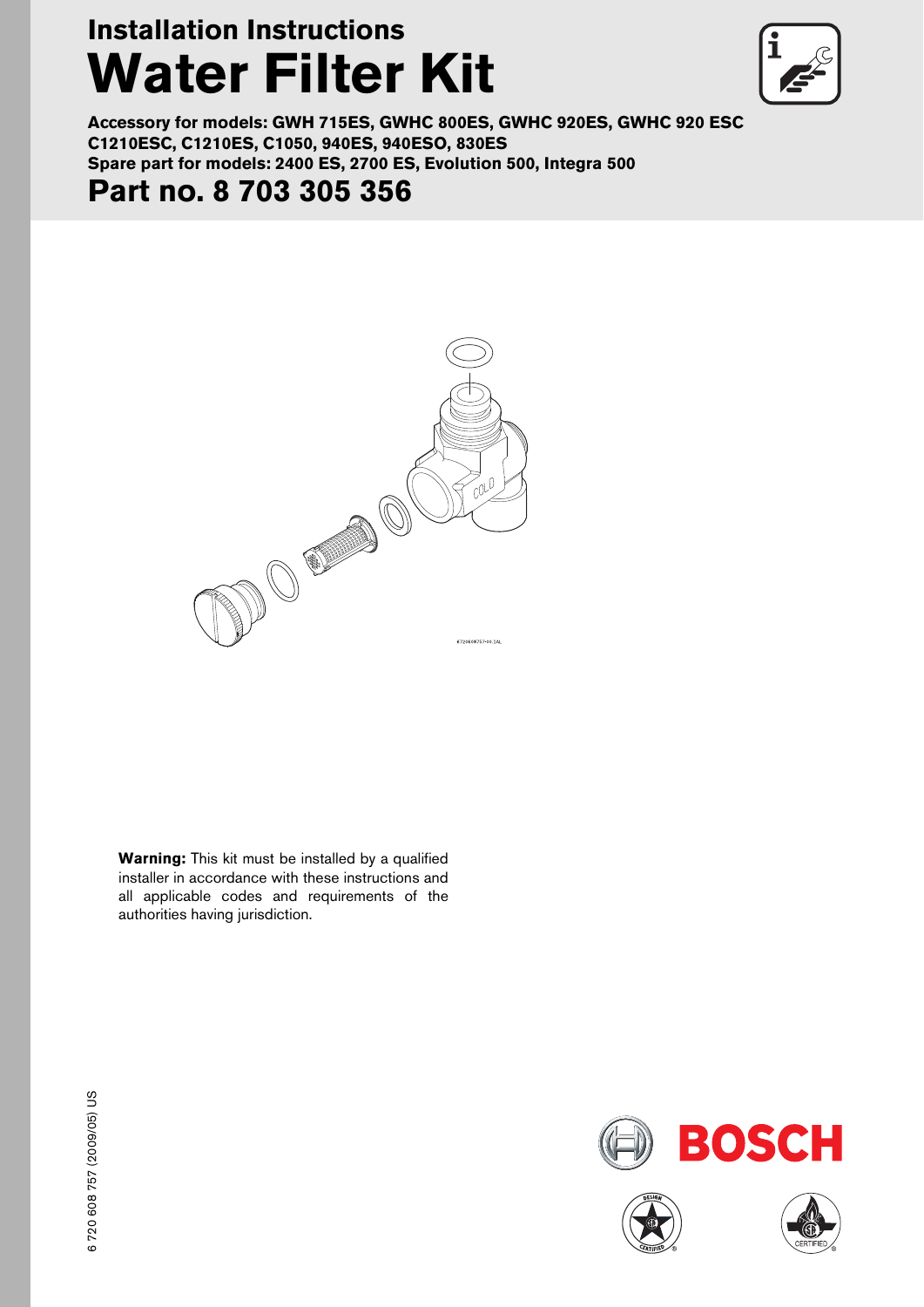### **1 Warning**



**Danger:** The heater must be disconnected from the water supply.

#### **This water filter kit includes:**

• External water filter.

## **2 Installing water filter kit**

#### **Preparation:**

- $\triangleright$  Close installer supplied water shutoff valves on hot and cold water piping to water heater.
- $\triangleright$  Release pressure relief valve to drain water from water heater.
- $\triangleright$  Disconnect cold water supply piping from connection on bottom of heater. Any residual water should drain from the heater.

#### **To remove front cover:**

**Exercise Loosen the two Phillips head screws located on** bottom rear of cover (see Fig. [1](#page-1-0)).



<span id="page-1-0"></span>*Fig. 1 Loosen the two screws*

 $\blacktriangleright$  Lift front cover upward and remove.



*Fig. 2 Remove the front cover*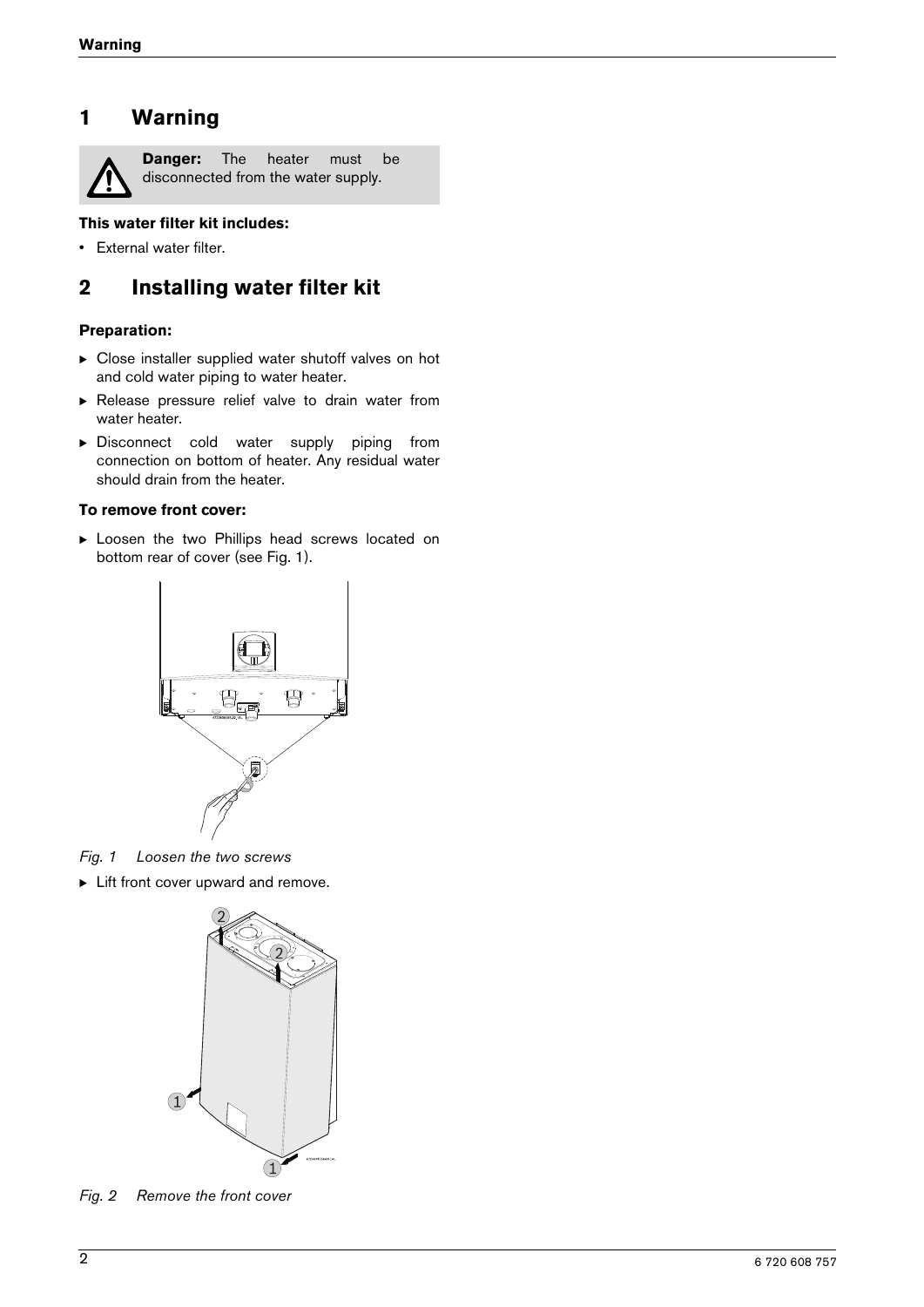## **3 Mounting instructions**

 $\blacktriangleright$  Remove the three screws from the control unit.



*Fig. 3*

 $\triangleright$  Put the control unit in the service position by engaging its tabs with the holes in the bottom horizontal sheet metal.



*Fig. 4 Service position*

 $\blacktriangleright$  Remove the clips from the inlet fitting and bottom of the water valve. Remove inlet fitting and filter from water heater. Have a rag handy to catch any residual water that may come out. Keep water away from control unit. Replace with the new water filter kit, see [Fig. 5](#page-2-0).



<span id="page-2-0"></span>*Fig. 5 Replace water filter*

 $\triangleright$  After replacing the water filter, reassemble all parts in reverse order and check all water connections for leakage.